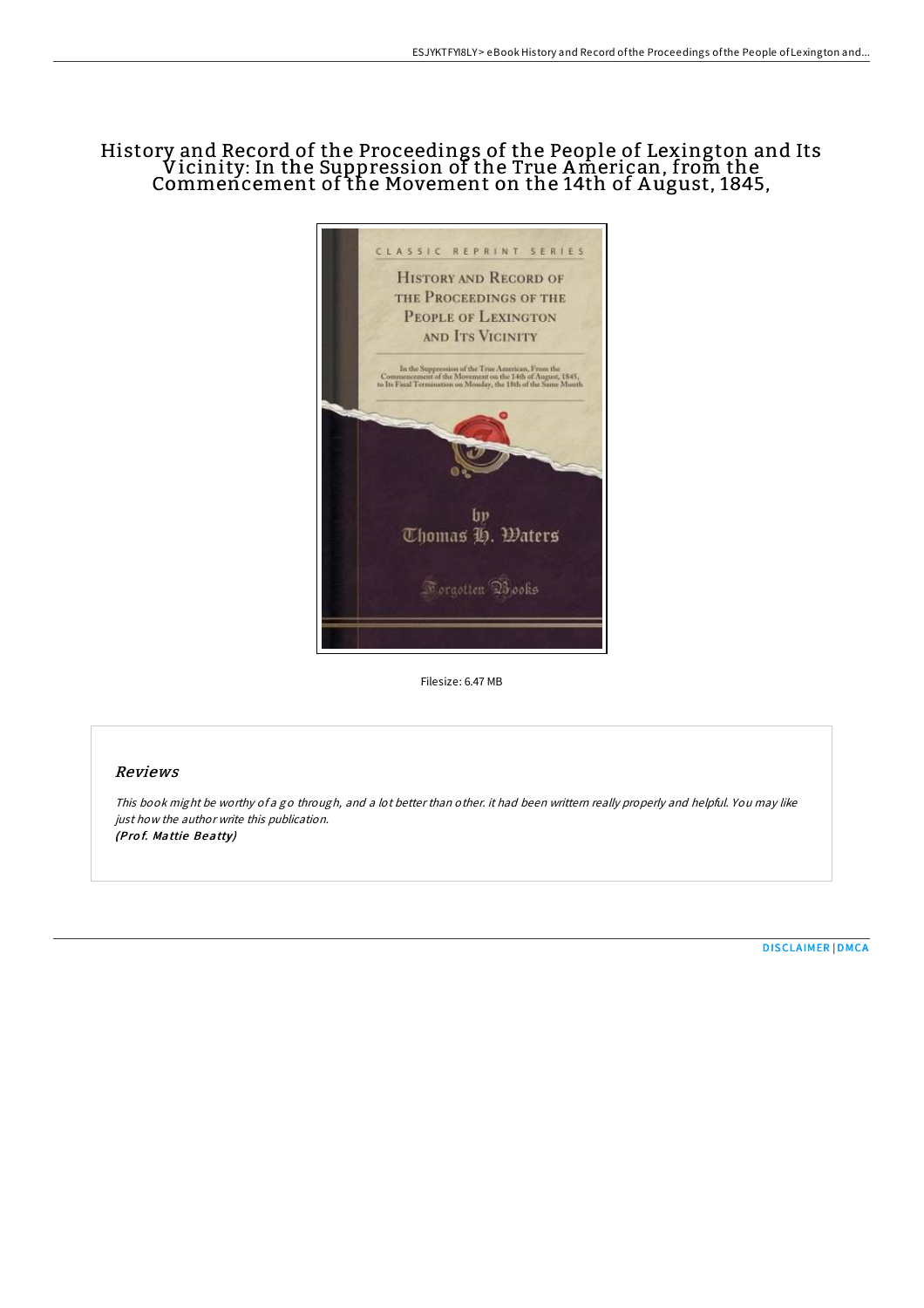## HISTORY AND RECORD OF THE PROCEEDINGS OF THE PEOPLE OF LEXINGTON AND ITS VICINITY: IN THE SUPPRESSION OF THE TRUE AMERICAN, FROM THE COMMENCEMENT OF THE MOVEMENT ON THE 14TH OF AUGUST, 1845,



To download History and Record of the Proceedings of the People of Lexington and Its Vicinity: In the Suppression of the True American, from the Commencement of the Movement on the 14th of August, 1845, PDF, make sure you follow the link listed below and save the ebook or gain access to additional information that are relevant to HISTORY AND RECORD OF THE PROCEEDINGS OF THE PEOPLE OF LEXINGTON AND ITS VICINITY: IN THE SUPPRESSION OF THE TRUE AMERICAN, FROM THE COMMENCEMENT OF THE MOVEMENT ON THE 14TH OF AUGUST, 1845, ebook.

Forgotten Books, United States, 2015. Paperback. Book Condition: New. 229 x 152 mm. Language: English . Brand New Book \*\*\*\*\* Print on Demand \*\*\*\*\*.Excerpt from History and Record of the Proceedings of the People of Lexington and Its Vicinity: In the Suppression of the True American, From the Commencement of the Movement on the 14th of August, 1845, to Its Final Termination on Monday, the 18th of the Same Month The propriety of a public meeting, to be summoned by a notice, which had already been prepared by Mr. Hickman, was also considered. Mr. Marshall alluded to the great delicacy of his own position in relation to the whole question. He deprecated the affair taking a party turn, and suggested the propriety of making out a list of citizens of both parties, and notifying them by private notice, to attend that evening at the Court House at 3 o clock, for the purpose of opening a correspondence with Mr. Clay upon the subject. The list was made out, and Mr. Megowan undertook to notify the gentlemen. In case of a failure to induce Mr. Clay to discontinue his paper by an application in writing, it was at the same time agreed among these gentlemen, that there should then be proposed a general call of the people of the City and County, and several days given for the notice. Above all, it was agreed that party should be kept entirely out of view. The design was from the beginning, to prevent bloodshed and violence if possible; at all events, by concentrating the public mind, and the whole people, to prevent partial movements and individual action, which under the peculiar circumstances of this case, and the relations personal as well as political, of the Editor of the True American, might have led...

Read History and Record of the Proceedings of the People of Lexington and Its Vicinity: In the Suppression of the True American, from the Co[mmencement](http://almighty24.tech/history-and-record-of-the-proceedings-of-the-peo.html) of the Movement on the 14th of August, 1845, Online  $\Box$  Download PDF History and Record of the Proceedings of the People of Lexington and Its Vicinity: In the Suppression of the True American, from the Co[mmencement](http://almighty24.tech/history-and-record-of-the-proceedings-of-the-peo.html) of the Movement on the 14th of August, 1845,